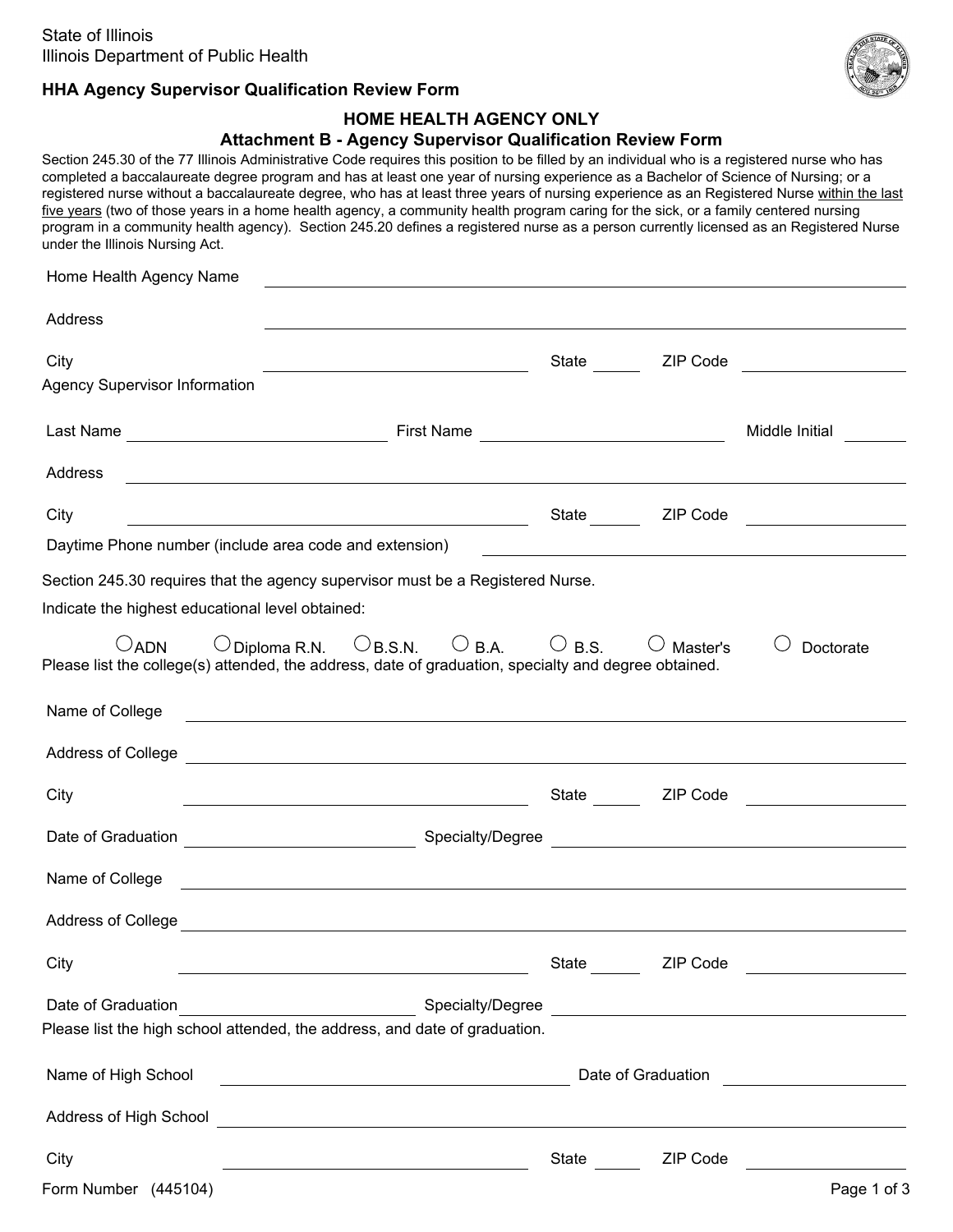

## **HHA Agency Supervisor Qualification Review Form**

List applicable professional licenses, registrations and/or certifications currently held with the license number, date of expiration and state that issued the license, registration or certification. **ATTACH A COPY OF YOUR CURRENT ILLINOIS LICENSE IF APPLICABLE. YOUR CURRENTLY EMPLOYER MUST BE THE AGENCY IDENTIFIED IN THIS APPLICATION. Please include a letter of intentions with this application (the agency supervisor is required to be full time upon licensure. Provide documentation that the applicant is resigning present employment upon licensure, or if working part time elsewhere, the applicant's other employment is outside the agency's hours of operation).**

#### **Describe your relevant work experience for the last five years.**

(1) List your most recent position with **THIS AGENCY FIRST** and work backward.

(2) Give the starting and ending dates (month and year) for each employment and the weekly hours worked.

(3) Describe the administrative functions performed for each position, with each agency, that qualify you to function as the agency supervisor of a home health agency.

(4) Include the names, addresses and telephone numbers of organizations.

You may use an additional sheet of paper to complete this section. Resumes are not accepted in lieu of completion of this portion of the form.

| City                          | <u> 1989 - Johann Barbara, martxa alemaniar a</u>                                                                                                                                                                                    | State ZIP Code                     |
|-------------------------------|--------------------------------------------------------------------------------------------------------------------------------------------------------------------------------------------------------------------------------------|------------------------------------|
|                               | Starting (month and year) <b>Ending (month and year)</b> Total Hours Worked Weekly _____                                                                                                                                             |                                    |
| Duties                        |                                                                                                                                                                                                                                      |                                    |
|                               |                                                                                                                                                                                                                                      |                                    |
|                               |                                                                                                                                                                                                                                      |                                    |
|                               |                                                                                                                                                                                                                                      |                                    |
| <b>Previous Employer Name</b> | <u> Andreas Andreas Andreas Andreas Andreas Andreas Andreas Andreas Andreas Andreas Andreas Andreas Andreas Andr</u>                                                                                                                 |                                    |
|                               | Address of Previous Employer <u>experience and the contract of the contract of the contract of the contract of the contract of the contract of the contract of the contract of the contract of the contract of the contract of t</u> |                                    |
| City                          | State<br><u> 1989 - Johann Barn, fransk politik (</u>                                                                                                                                                                                | ZIP Code <u>__________________</u> |
|                               | Starting (month and year) <b>Ending (month and year)</b> Total Hours Worked Weekly <b>Conservance Conservance Conservance</b>                                                                                                        |                                    |
| <b>Duties</b>                 |                                                                                                                                                                                                                                      |                                    |
|                               |                                                                                                                                                                                                                                      |                                    |

Atttachment B-Agency Supervisor Qualification Review Form Page 2